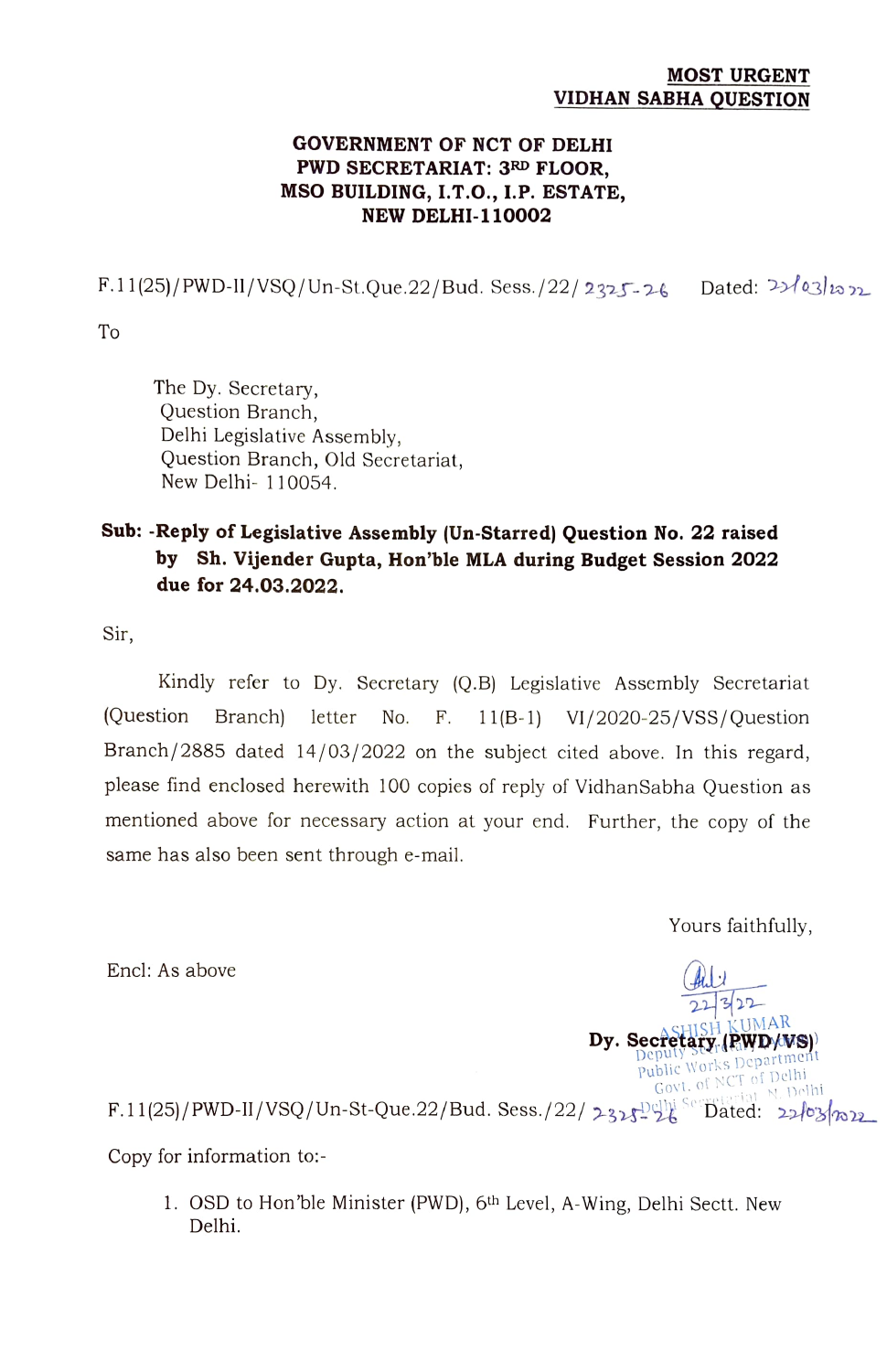विभाग का नामः लोक निर्माण विभाग, दिल्ली सरकार विभाग का पताः तीसरा तल, ए-विंग, एम.एस.ओ बिल्डिग, आई.टी.ओ. इन्द्रप्रस्थ संपदा, नई दिल्ली-110002

अतारांकित प्रश्न संख्याः 22 दिनांकः 24.03.2022 प्रश्नकर्ता का नामः श्री विजेन्द्र गुप्ता 

| क्र0सं0 | प्रश्न                                                                                                                                                                                                                                         | उत्तर                                                                                                                                                                                                                                                                                                                                                                                     |  |  |  |
|---------|------------------------------------------------------------------------------------------------------------------------------------------------------------------------------------------------------------------------------------------------|-------------------------------------------------------------------------------------------------------------------------------------------------------------------------------------------------------------------------------------------------------------------------------------------------------------------------------------------------------------------------------------------|--|--|--|
| क)      | क्या यह सत्य है कि दिल्ली सरकार<br>काऑटोमेटेड<br>सिस्टम<br>ऑफ<br>एलाटमेन्टगवर्नमेन्ट<br>ऑफ<br>दिल्ली<br>ई—आवास काफी लम्बे समय से काम<br>नहीं कर रहा है:                                                                                        | दिल्ली सरकार के मकानों का ऑनलाईन आबंटन केन्द्र<br>सरकार के विभाग Directorate of Estate के द्वारा<br>संचालित E-awas portalद्वारा किया जाता था। केंद्र<br>सरकार के विभाग Directorate of Estate,<br>द्वारा<br>दिनांक 01.12.2020 को ई–आवास पोर्टल की सेवाए<br>दिल्ली सरकार के लिए बन्द कर दिये जाने पर दिल्ली<br>सरकार ने अपना ही पोर्टल बनाने का कार्य शुरू कर<br>दिया है जोकि प्रगति पर है। |  |  |  |
| ख)      | इस पोर्टल को पुनः कब चालू कर<br>दिया जायेगा:                                                                                                                                                                                                   | पोर्टल बनाने के कार्य की प्रकिया जारी है।                                                                                                                                                                                                                                                                                                                                                 |  |  |  |
| ग)      | दिल्ली सरकार के विभिन्न स्थानों पर<br>लोक निर्माण विभाग के किस–किस<br>श्रेणी केकितने फुलैट्स खाली है; और                                                                                                                                       | खाली फ़्लैट्स की सूची संलग्नक 'ए' में सलग्न है।<br>(इस सूची में वह मकान भी हैं जिसमें मरम्मत का कार्य<br>चल रहा है)                                                                                                                                                                                                                                                                       |  |  |  |
| ਬ)      | ऐसे कितने फुलैट्स हैं जिनके अलाटी<br>को सेवानिवृत्त हुए एक साल से<br>अधिक होचुके है और उन्होंने अभी<br>तक सरकारी फ्लैट्सखाली नहीं किया<br>है; और                                                                                               | E-awas Portal बन्द होनेके कारण सटीक सूचना<br>उपलब्ध नहीं है, परन्तु ऐसा कोई मामला संज्ञान में आने<br>पर अलाटी से प्रावधान के अनुसार damage चार्ज की<br>रिकवरी की जाती है तथा मकान खाली कराने की<br>प्रक्रिया भी की जाती है।                                                                                                                                                               |  |  |  |
| ङ)      | ऐसे कितने फ्लैट्स हैं जिनके अलाटी<br>सेवानिवृत्त होने के पश्चात बिना<br>सरकारको अपना फ्लैट सरेन्डर किये<br>हुए बन्द करके कहीं और रहना शुरू<br>कर दिया हैऔर वे आवास अभी तक<br>बन्द पड़े हैं। सरकार ऐसे आवास के<br>बारे में क्या विचारकर रही है? | उपरोक्त (घ) के अनुसार।                                                                                                                                                                                                                                                                                                                                                                    |  |  |  |

यह उत्तर माननीय मंत्री लोक निर्माण विभाग की स्वीकृति से जारी किया गया है।